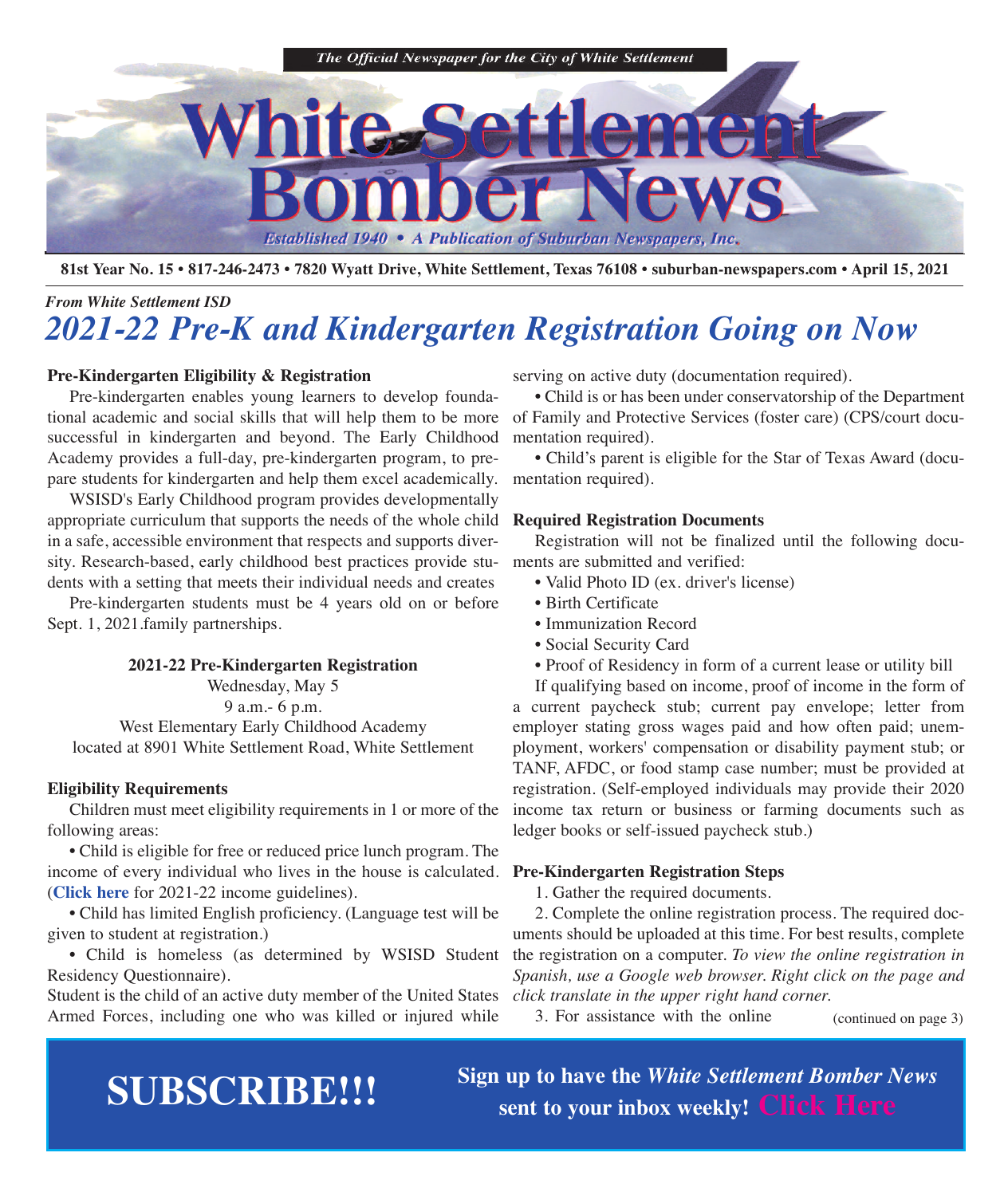# **CLASSIFIEDS**

#### **AUTOS FOR SALE**

**FOR SALE; 2017 BLACK FORD** F150 XLT V-6 crw cab, 51K miles fully loaded; GPS, all controls in steering wheel, air conditions, many, many more. Body in excellent cond. with very few dents,and scratches. Call **817-246-5920**

#### **A/C HEATING**

#### **PRECISIONAIRE & HEAT**

"Licensed and insured for your protection" Warranty on all parts and labor • Up-front pricing. No overtime charges.<br>Senior & Military discounts. 100% Financing available. W.A.C. • All credit cards accepted. **Call 817-563**cards accepted. **Call 817-563- COOL(2665)** TACLB26642



**HAYWOOD PAINTING** Interior & Exterior.<br>Remove popcorn, wall-<br>paper, tapebed texture & exterior wood repair, Over 30yrs. exp. Ref. Free Est. Call **817- 454-6489**

#### **ELECTRIC SERVICES**



cash payment \$12.00 hr. **817-731-7040**

#### **CARR'S REMODELING HOME IMPROVEMENTS**

Doors, windows, trim, carpentry, decks, fences. Int./Ext. painting, textures. Kitchens, bathrooms, room additions & carports. 30 yrs. Exp. Insured.**817-995- 6968**

*YOUR AD IN THIS SPACE! CALL US TODAY! 817-246-2473*

### *From White Settlement ISD* **Free Training for Parents with Children with Autism**

 The Center on Disability and tion skills.

**The** *White Settlement Bomber News* **is YOUR hometown newspaper!** The White Settlement Independent School



Development at Texas A&M University paced webinar that teaches behavioral offers free training to parents and care-strategies to increase communication use givers of children up to age 22 with core in children with ASD. Once complete, parfeatures of autism spectrum disorder ents can choose to be paired with a coach (ASD). Parents and caregivers will learn for a more intensive 12-week training spehow to improve their child's communica-cific to their child's communication needs The training includes a 1-hour self-(again, at no cost to parents).

 Coaching is offered in English and Spanish. **[Click](https://autism.tamu.edu) here** to register.

District will be accepting Catalog/Categorical Proposals for the 2021-2022 School Year until 4:00 p.m. on Friday, May 28, 2021. Request for Proposals can be obtained by registering online @ **<https://wsisdebid.ionwave.net>** inquiries should be directed to Nancy Rodriguez @ nrodriguez@wsisd.net or 817- 367-5305.

White Settlement ISD reserves the right to accept or reject any or all proposals.







### **Publishers of the** *Benbrook News, River Oaks News* **and** *White Settlement Bomber News*

Publisher: Boyden Underwood, publisher@suburban-newspapers.com Editor: Emily Moxley, suburbannews@sbcglobal.net Classifieds: Vee Horn, ca.suburbannews@sbcglobal.net

## **7820 Wyatt Drive, Fort Worth, TX 76108 817-246-2473**

**<http://www.suburban-newspapers.com>**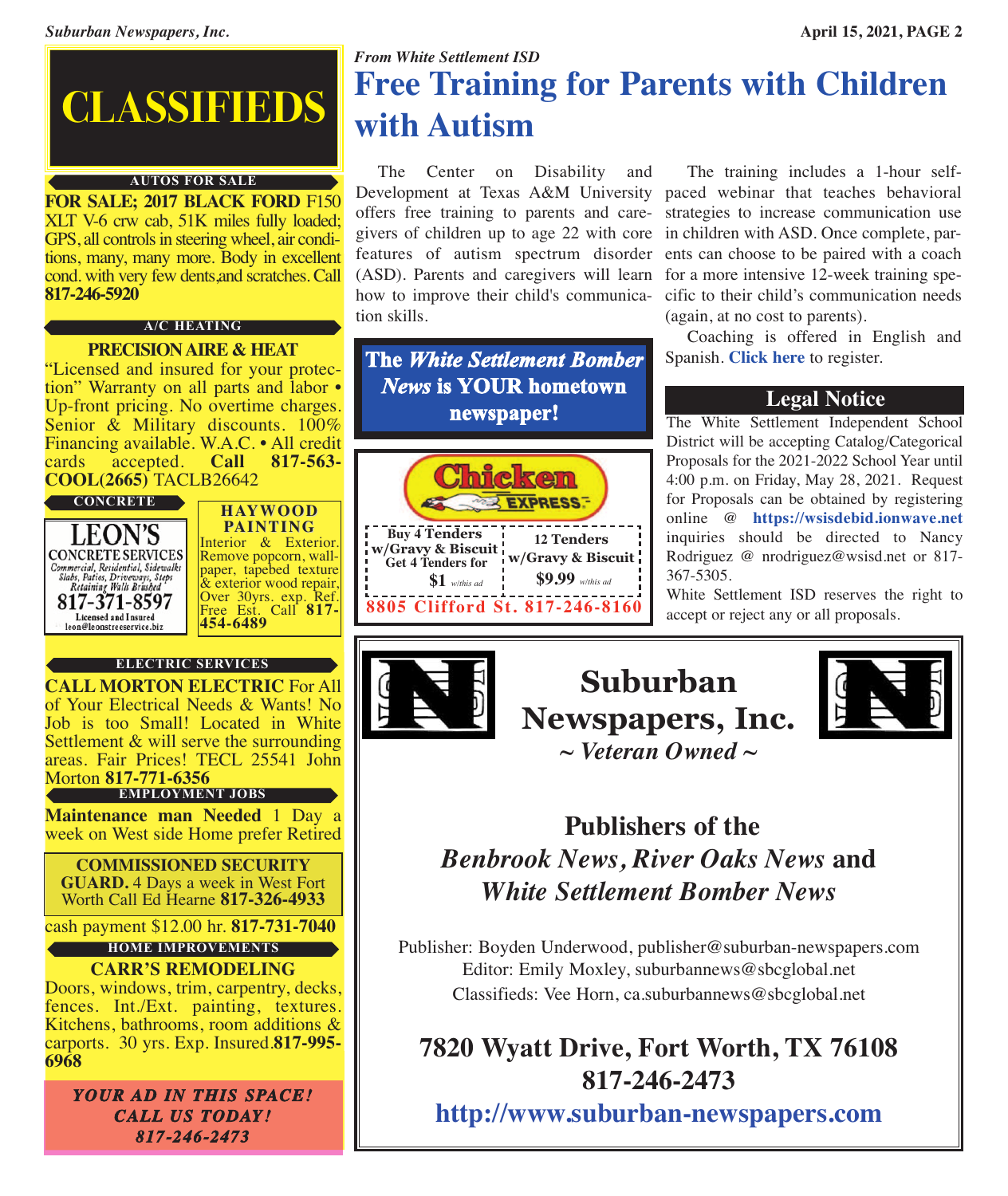# **CLASSIFIEDS** (continued from page 1)

#### **PAINTING SERVICES**

**TURNER PAINTING**

Interior, Exterior, Faux finishing, Tape, Bed, Texturing, Acoustic removal, Drywall repair, Tile work & flooring. Michael **817-406-6644**

**<sup>D</sup> & <sup>M</sup>** Repair/remodeling, painting, minor plumbing drain lines cleared & Fencing. reasonable **817-233-5339**

#### **PLUMBING BY RICHARD PLUMBING SERVICES**

Master Plumber Lic.#M15853.\*Repairs \*Drains Cleared \*Slab Leaks \*Water Heaters Remodels, 45yrs. exp. Cards Accepted **817-907-0472**

**LONNIE BRAVO**

**PLUMBING** Drain cleaning, slab leaks, electronic locate & repair. Sewer repair, gas test, tankless water heaters, bathroom & kitchen remodeling **817- 715-6747** M3881.



**Pre-K and Kindergarten Registration**

registration process, schedule an appoint-your child will attend. ment on Wednesday, May 5. Click here to schedule an appointment.

Parents who anticipate that their child may **Students** qualify due to limited English will need to bring their child to the May 5 registration date for language testing. Parents may want to bring documentation that helps their child qualify through other means (such as income) in case their child does not qualify by language due to language test scores.

Pre-kindergarten registration will not be *hand corner.* finalized until documents are submitted and verified.

 For questions, call West Elementary Early Childhood Academy at 817-367- 1334; or contact Dr. Karen Gonzales, Early Childhood Director at 817-367-5335 or by email at kgonzales@wsisd.net.

### **Kindergarten Registration**

 For children not currently enrolled in a tion process, please schedule an appoint-WSISD early childhood program, WSISD ment. offers kindergarten at Blue Haze, Liberty, North and West Elementary Schools (limited space is available at the Fine Arts Academy).

 WSISD provides a full-day program that enhances the social and cognitive development of our early learners and equips them with the foundations for learning.

 Kindergarten students must be 5 years old on or before Sept. 1, 2021.

Required Documents include:

- a valid photo ID (ex. driver's license)
- birth certificate
- immunization record
- social security card

lease or utility bill

**Kindergarten Registration** Tuesday, April 27

9 a.m. to 6 p.m.

#### **School Site Locator**

# **Kindergarten Registration Steps - New**

1. Gather the required documents.

 2. Complete the online registration process. The required documents should be uploaded at this time. For best results, complete the registration on a computer. *To view the online registration in Spanish, use a Google web browser. Right click on the page and click translate in the upper right*

 3. Use the link below to schedule an appointment at your child's school on Tuesday, April 27. All required documents should be uploaded prior to scheduling an appointment. You will bring your child at this time for an assessment. Please allow 30 minutes for English learners and 10 minutes for all other students.

For assistance with the online registra-

Scheduling Appointments: **Blue Haze [Elementary](https://www.signupgenius.com/go/9040b4cada828a5f49-blue1) Liberty [Elementary](https://www.signupgenius.com/go/9040b4cada828a5f49-liberty1) North [Elementary](https://www.signupgenius.com/go/9040b4cada828a5f49-north2) West [Elementary](https://www.signupgenius.com/go/9040b4cada828a5f49-west1)**

 Kindergarten Registration will not be finalized until documents are submitted and verified.

#### **Current Pre-Kindergarten and ECSE Students**

 This is only kindergarten registration for children not currently enrolled in a WSISD pre-school program.

 • proof of residency in form of a current a pre-kindergarten or ECSE program) will Current WSISD pre-school students (in not attend registration on April 27. These students will receive assessments during the school day.

**[Click](http://apps.schoolsitelocator.com/?districtcode=01155) here** to find out which school ing student online registration this summer. Families with children currently in pre-K or ECSI will not complete new student registration. All current pre-kindergarten parents will be required to complete return-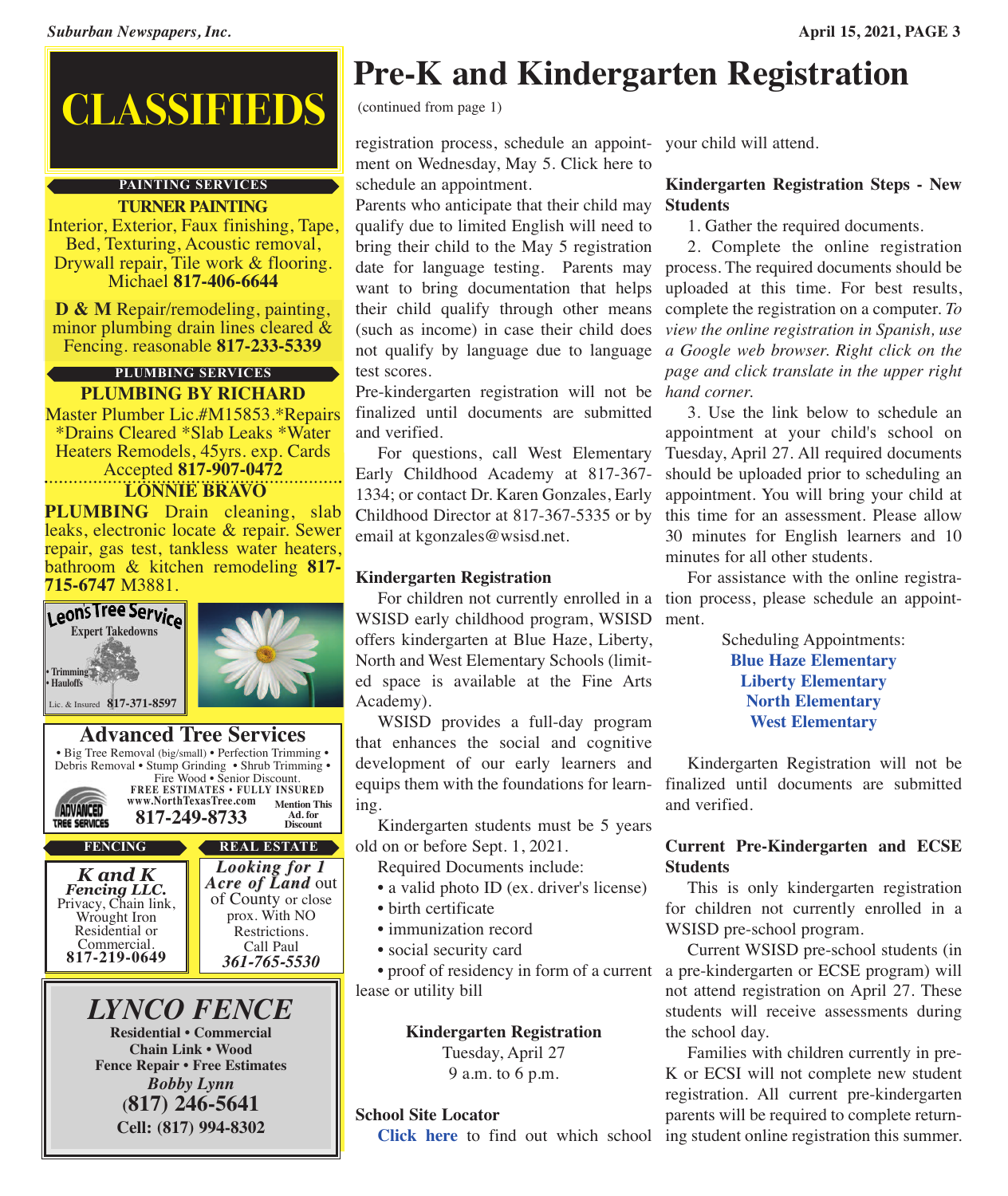# **CLASSIFIEDS**

#### **IRRIGATION WORK**

**TIGERT & DAUGHTERS** Irrigation <sup>25</sup> yrs. exp. We do it All! **817-480-8465** lic #4543

#### **LANDSCAPE/LAWN SERVICES**

**ALEX'S LAWNSERVICE** FREE Est. Trash hauls, cleanup, tree trimming leaf removal & fertilizing. No job too Big/Small Sr. Disc. **817-793- 9096.**



**SALESPERSON NEEDED IMMEDIATELY Want to earn a commission selling ads for THIS NEWSPAPER from home? EMAIL US TODAY!! Suburbannews@sbcglobal.net**

### *From the Sports Desk with John English* **Brewer Bear Baseball to take on Granbury**

short on Saturday, but coach Gilbert on a line drive," Ramirez said. Ramirez said he is seeing some positive signs from his team.

 The Bears lost 9-3 to Grapevine, but and Ramirez said that his team will have only trailed 4-3 through the sixth inning, and Ramirez said his team was competitive throughout much of the contest.

 "I thought we played well for most of the game, but must cut down on the mental mistakes," Ramirez said. "We hit the ball well. We had 11 hits and played a clean defensive game, but have to do better in certain situations."

 Freshman Jayden Ayala was 3-4 against sively with three hits and four RBI for the Mustangs, and Will Intfen was 2-3 (his third multi-hit game in a row).

 Kadin Gehring was also 2-3 in the game against Grapevine.

 "We also turned three double plays with one of those being Kadin throwing a runner

## The Brewer baseball team came up a bit out at first base after making a good catch

 Brewer will take on Granbury at 7 p.m. tomorrow night at Brewer High School, it's hands full with the Pirates.

 "Granbury is another quality opponent and we expect a tough, hard fought series with them," Ramirez said.

 In softball, the Lady Bears defeated Granbury by a score of 10-5 on Friday night to improve to 9-9-2 on the season.

 Sydney Carithers led the team offen-Brewer and Kaylee Ramirez finished the game with three hits as well. Karlie Landrum threw seven innings with 11 strike outs for Brewer.

 The Lady Bears will host Wichita Falls Rider at 5 p.m. tomorrow evening.

**Advertise with Us***!!!*

**contact suburbannews@sbcglobal.net**

### *From the City of White Settlement* **Drive In Movie at the Library**

 The White Settlement Public Library will host a storytime and drive-in movie event in the library parking lot, located at 8215 White Settlement Rd. on Friday, April 16 at 8 p.m. We'll be watching "*How to Train Your Dragon*." The Friends of the Library will be on hand selling refreshments. On Friday, April 30, the Library will host another storytime and movie, and will be showing "*Inside Out*."

 A free kid fish event will be held at Veterans Park located at 8901 Clifford Street on Saturday, April 17 from 8 to 10 a.m. This event is open to ages 1 through 16; bring your own fishing pole and we'll supply the bait!

 For more information call 817-246- 5012.

**REAL ESTATE BY** 

**Real Estate by Pat Gray 9190 Vista Way, Benbrook, 76126 817-249-1258 or 817-249-5483 pgrayreal@yahoo.com**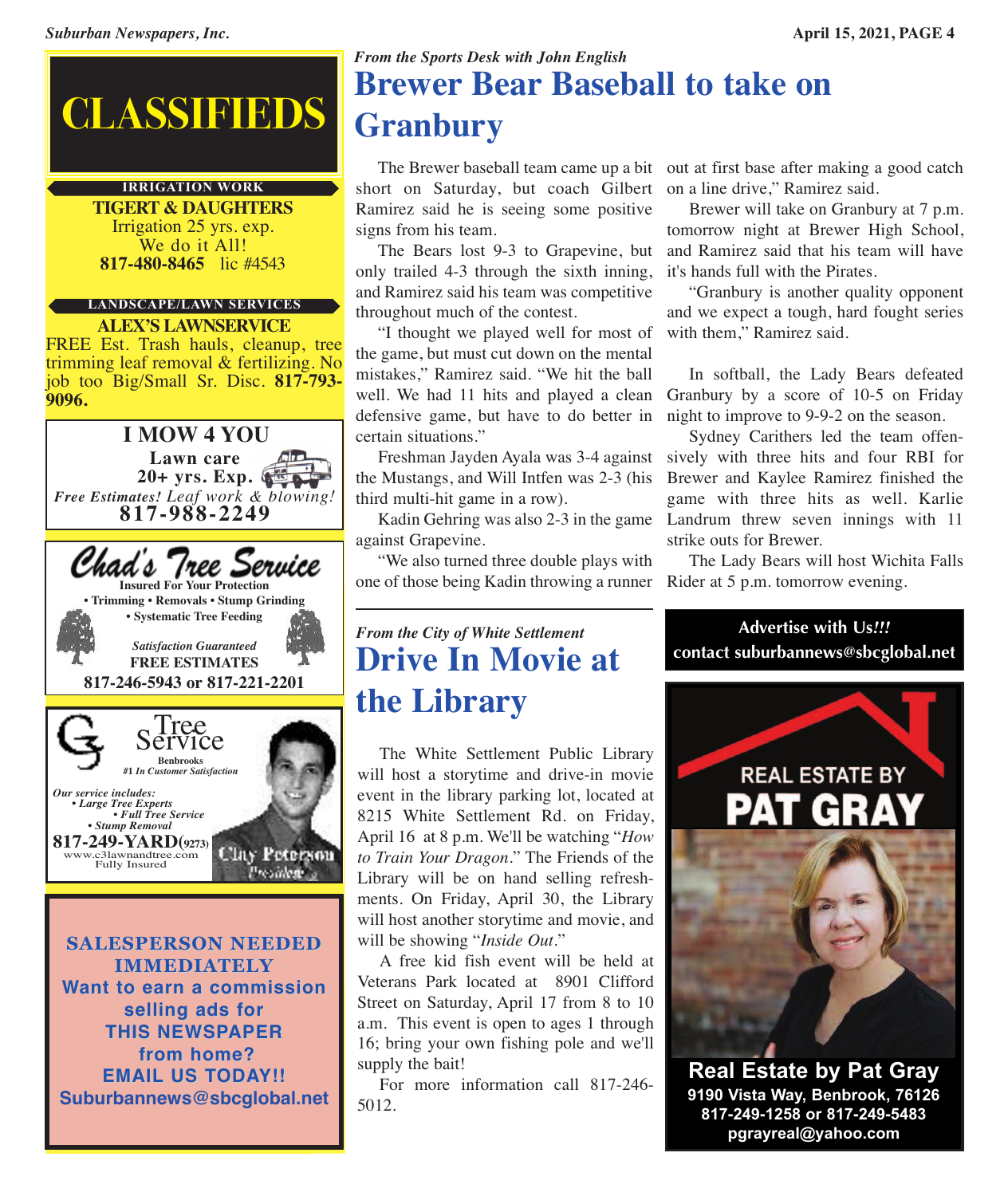### *Suburban Newspapers, Inc.* **April 15, 2021, PAGE 5** *From StatePoint Media* **How to Extend the Life of Your Used Car**

In the market for a car? If you're plan- ing your vehicle with the proper gas, and in mind that different seasons of the year ning on purchasing a used vehicle, you're using the proper oil per the manufacturer's require different inspections and repairs. in good company.

 Nearly 70 percent of all car sales are of new cars and the increasing quality of their used counterparts.

 While previously owned vehicles make nance. Remember, warning lights on your time, consider dealers with an attached the best financial sense in a lot of cases, dashboard are illuminated for a reason. service department to help streamline experts encourage motorists to keep a few Understand what they mean and address maintenance and repairs. things in mind.

 For the safety of everyone sharing the road with you and to protect your purchase, vehicle clean to prevent rust and other safer on the roads by making smart purit's important to stay up-to-date on car issues. maintenance.

 April is National Car Care Month and hire Automotive Service Excellence to help you extend the life of your used car, (ASE)-certified technicians. This certificahere are some tips to consider:

 • Follow the maintenance recommenda-comes to quality repairs and maintenance. tions of the manufacturer to keep it running

recommendations.

used vehicles, likely due to the rising costs avoid issues down the line. Pay special dealers that put cars through a detailed • Prioritize preventive maintenance to attention to noises or warning signs that inspection process to help ensure a given could indicate your vehicle needs maintethem as-needed.

 • Use only trusted repair services that approach to maintenance.tion can make a big difference when it

• Complete as-needed or at a minimum,

• Use quality parts.

*LILIA MENDOZA, REALTOR®* **KEY PROPERTIES 817-929-0056 liliamendoza@keypropmgt.com BUY • SELL • INVEST**

 • When buying a vehicle, stick to retail vehicle's safety and reliability. At the same

 • Keep the interior and exterior of your ment. Extend the life of your car and stay A used vehicle can be a great investchasing decisions and taking a proactive

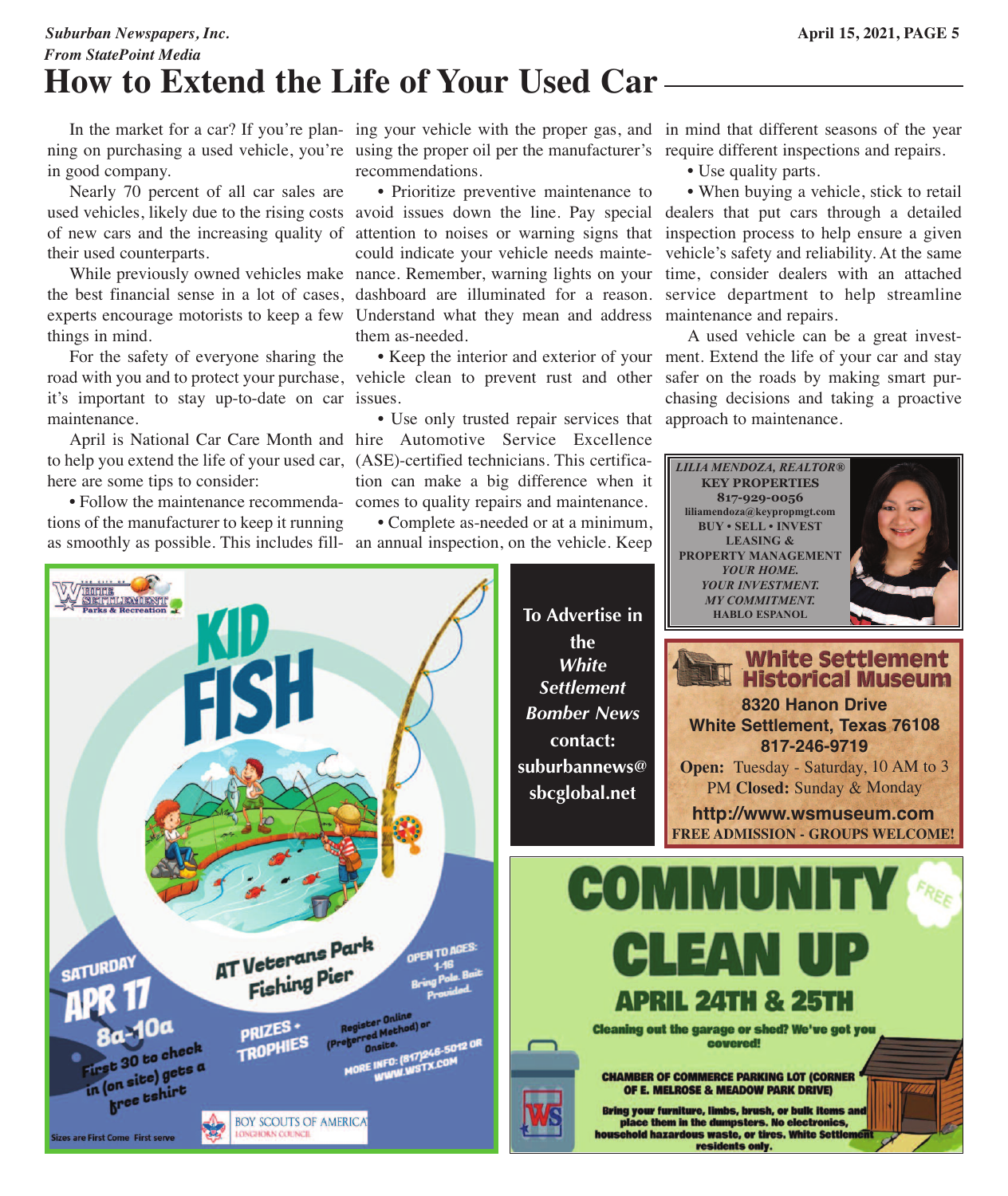### *Suburban Newspapers, Inc.* **April 15, 2021, PAGE 6** *Texas History Minute* **Author William Sydney Porter** *by Dr. Ken Bridges*

 He was best known for a short pen name, "O. Henry." The man behind the stories, William Sydney Porter, was a complicated character with a sharp imagination. Porter wrote hundreds of stories in his short career and became one of the best-known short story writers of the twentieth century.



 Porter was born in Greensboro, North Carolina, in 1862. His father was a doctor. His mother died of tuberculosis when he was a child. He showed a deep imagination and strong artistic talents as a child. He loved reading from an early age. As a teenager, he began working at his uncle's drugstore as a pharmacist and drew sketches of the customers in his spare time.

 In 1882, he moved with a friend to South Texas to attempt to rehabilitate his shaky health. He worked for a time on a sheep ranch as a ranch hand and a cook. Two years later, he moved to Austin to work as a pharmacist. It was in Austin that Porter began writing. Initially, it was a hobby, but it gradually took up more and more of his time.

 In 1887, he married and took up a new job. Porter worked for four years at the Texas General Land Office drawing maps and took a job as an accountant at an area bank in 1891. However, *Distribution Tomorrow*three years later, the bank came across several accounting errors, accused him of embezzlement, and fired him. At that point, he took up writing full time, publishing his own weekly humor magazine, *The Rolling Stone*. Though popular, the magazine failed within a year and Porter soon found work with *The Houston Post*.

 Not long after the move to Houston, federal auditors charged him with embezzlement from his former bank job. He was arrested but released on bail. He soon fled to New Orleans where he continued to write and took up the pen name of O. Henry after a conversation with a friend. He then fled to Honduras but returned to the United States when his wife's health collapsed. His wife died within weeks of his arrival, and he was again arrested.

 The trial was held in Austin, where he was sentenced to five years in prison in 1898. Ironically, the same courthouse today is owned by the University of Texas and has been rechristened O. month; a ID/drivers license is required to participate: Henry Hall.

He was released in 1901 for good behavior. In 1902, he **parking lot, 7606 West Fwy., White Settlement, TX 76108.**

moved to New York where he landed a job writing weekly stories for *The New York World Sunday Magazine*. He would write more than 300 short stories between 1902 and his death, many known for a sudden, surprise twist at the end.

 Perhaps his most famous story was "*The Gift of the Magi*," originally appearing in December 1905. It is the touching tale of a young couple in turn-of the-century New York who want to get something special for each other for Christmas but have no money. Unbeknownst to each other, they give up something they prize to buy their gifts. The wife sells her luxuriant hair to afford a silver chain for her husband's pocket watch. The husband, however, had sold his watch to pay for jeweled hair combs for his wife which were so popular at that time. The story has since been retold many times and dramatized on screen in many forms.

 Two other stories included "*The Caballero's Way*," (1907) which introduced The Cisco Kid, a character reproduced by many other authors; and "*The Ransom of Red Chief*," which appeared in *The Saturday Evening Post* in 1907 as the tale of two kidnappers who kidnap a rich, spoiled brat in hopes of ransom but end up paying the father to take the incorrigible child back.

 His heavy drinking steadily took its toll on him. It cost him his marriage. His second wife left him in 1909. He descended further into the bottle and died in 1910 at age 47.

 In spite of his sad end, he was praised in later years. Schools in Garland and Austin were named for him as well as in his native Greensboro. In 1918, the prestigious O. Henry Award was established in his memory for outstanding short story writers.

# *From the Tarrant Area Food Bank Tarrant Area Food Bank*

 Tarrant Area Food Bank (TAFB) has resumed their Mega Mobile Markets with a market on Friday, April 16 at Herman Clark Stadium from 10 a.m. to 1 p.m. TAFB will continue to hold Mega Mobile Markets every Friday at Herman Clark Stadium until further notice.

 These events are designed to serve all residents of the Tarrant area community who are in need of food assistance, and anyone whose access to nutritious food has been affected by the COVID-19 pandemic.

 **Friday, April 16 - 10 a.m. to 1 p.m. - Herman Clark Stadium, 5201 CA Roberson Blvd., Fort Worth, TX 76119.**

The House Fort Worth church is hosting a food drive this

 **Saturday, April 24 - 1 to 3 p.m. in the former Toys-R-Us**